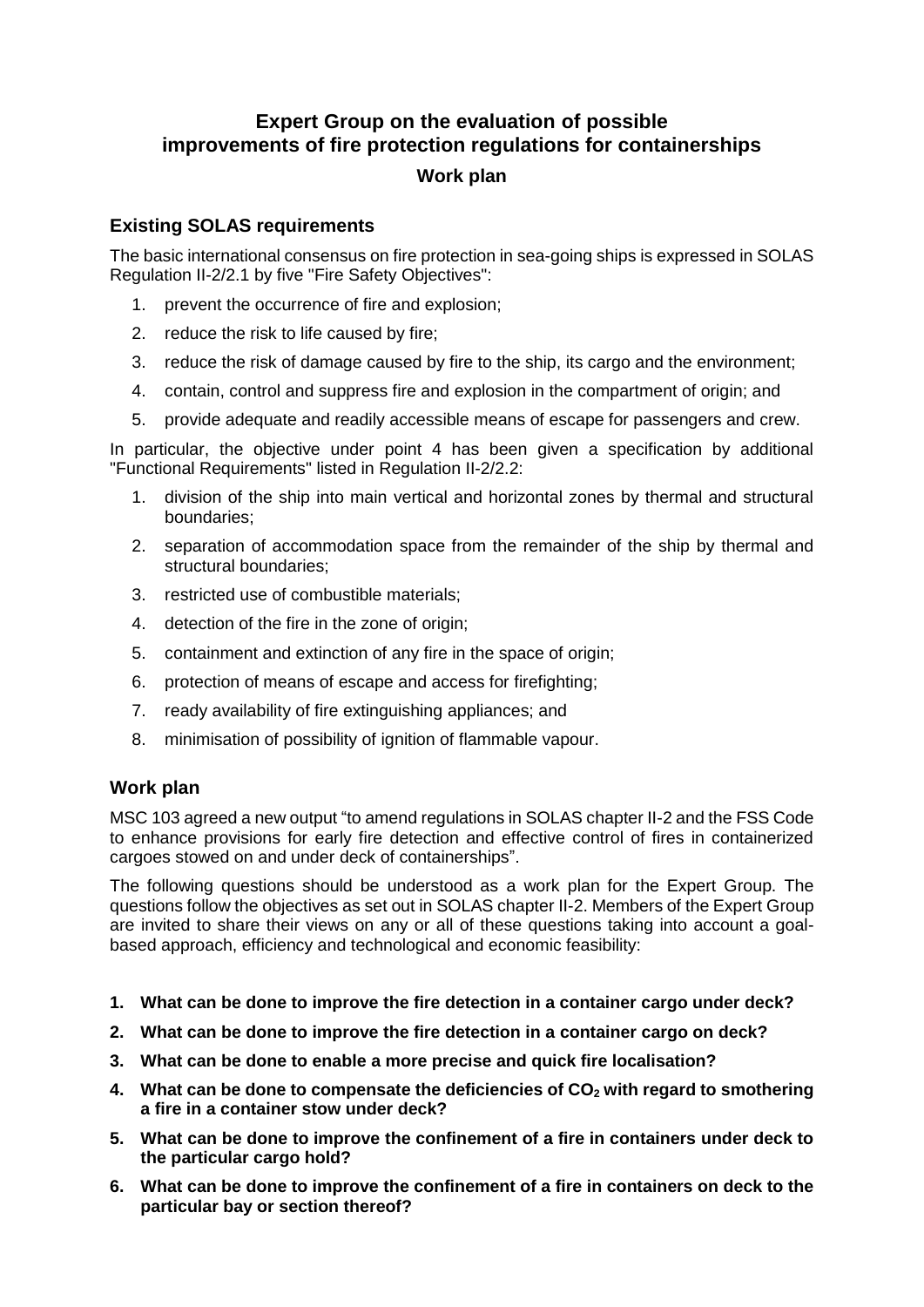- **7. What can be done to improve active firefighting on deck bearing in mind reduced crew and local conditions?**
- **8. What can be done to protect vital ship structures under deck and on deck from excessive heat?**
- **9. What can be done to improve the protection of deck house and life-saving appliances?**

The questions focus on part 3 of the FSA methodology, i.e. risk control options. Part 1 (identification of hazards) and part 2 (risk analysis) have been addressed in documents MSC 102/21/7 and MSC 102/INF.3 as well as in a previous FSA (FP 54/INF.2). Part 4 (cost-benefit assessment) has been addressed in MSC 102/INF.2.

Based on input received to the list of questions, a draft paper addressing part 5 (recommendations for decision-making) will be developed for further discussion within in the Expert Group and with a view to submission to SSE 8.

Work on risk prevention and mitigation enhancement should be pursued simultaneously but is not the focus of this Expert Group. This parallel work stream is to be done in association with the CCC Sub-Committee as and when requested by the SSE Sub-Committee.

#### **Timeline**

MSC 103 agreed to include in the biennial agenda of the SSE Sub-Committee for 2022-2023 and the provisional agenda for SSE 8 an output on "Development of amendments to SOLAS chapter II-2 and the FSS Code concerning detection and control of fires in cargo holds and on the cargo deck of containerships". SSE 8 is likely to be scheduled in February or March 2022. The deadline for the submission of bulky papers to SSE 8 will therefore likely be in late November.

The submission paper should therefore be aimed to be concluded and ready for submission by mid-November 2021. Against this backdrop, the following timeline for the drafting of the paper is envisioned:

1. Week commencing June 7, 2021:

Expert Group to be requested to submit views on the questions as outlined in this work plan by June 25.

2. Week commencing July 5, 2021:

IUMI to share initial draft paper with Expert Group. Invite comments from the Expert Group on the first draft by July 30.

3. Week commencing August 16, 2021:

IUMI to share revised draft with input from the Expert Group incorporated. Invite further comments by the Expert Group by September 10.

4. Week commencing Sept 27, 2021:

IUMI to circulate revised draft with a view to finalizing it to seek co-sponsorship.